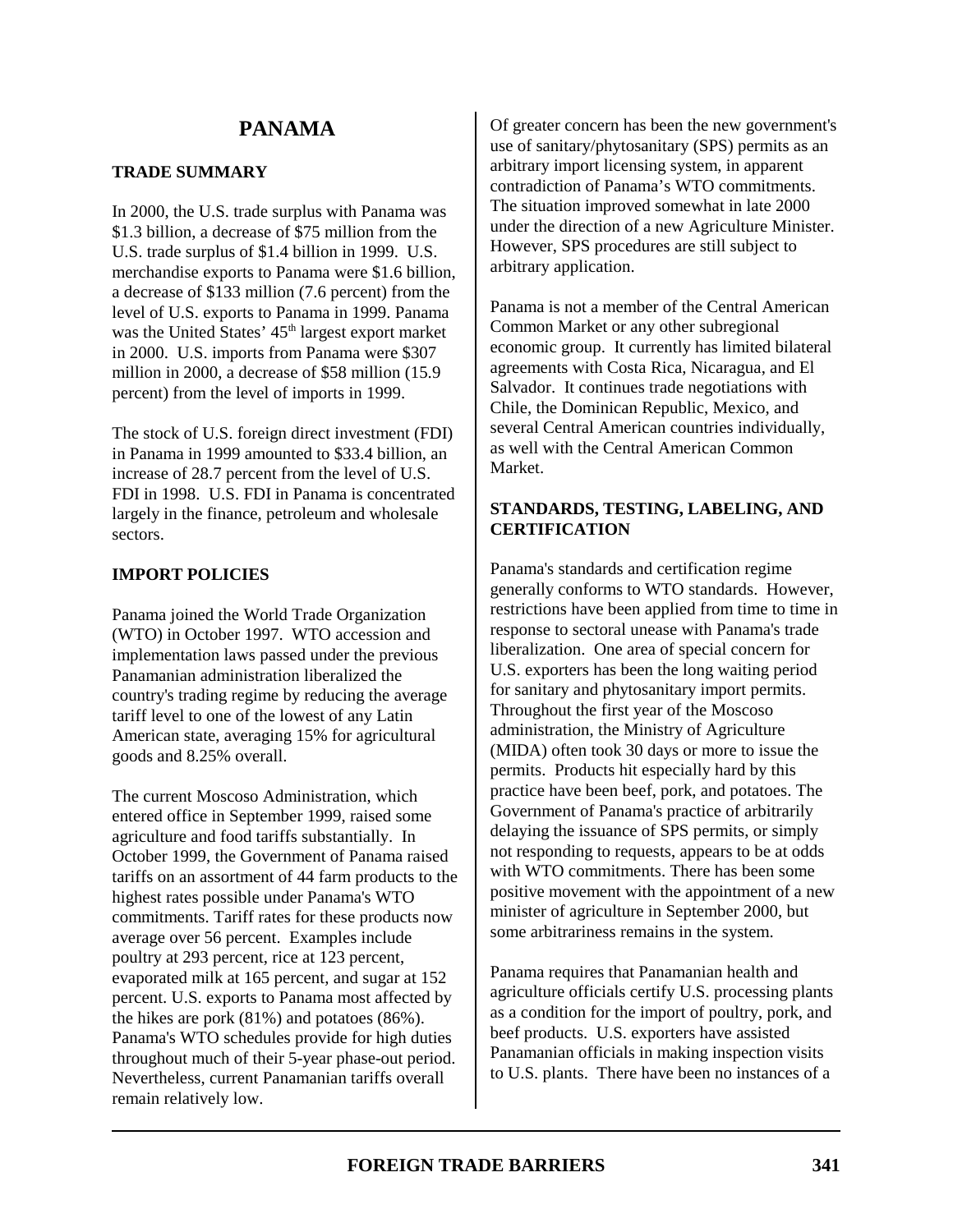U.S. plant failing to be certified, but inspections have been delayed many times for various reasons, including lack of personnel and budgetary constraints in the responsible Panamanian ministries. Discussions to address this matter continue. The U.S. considers it a high priority to obtain Panama's recognition of U.S. government certification of packing plants, in order to eliminate the current plant-by-plant approach.

While importers of non-agricultural products must register them with the Ministry of Commerce and Industry before distribution or sale in Panama, procedures for registration are straightforward and evenly applied. There are no comprehensive labeling or testing requirements for imports.

#### **GOVERNMENT PROCUREMENT**

Panama's government procurement regime is governed by Law 56 and managed by the Ministry of Economy and Finance. The law provides for a transparent bidding process for government contracts, but allows for exceptions, such as procurements for national defense. One such exception was invoked by the Government of Panama in the privatization of the Port of Balboa in 1998 to Hutchinson-Whampoa, a Hong Kongbased company. Some American firms thought the bidding process that preceded this decision was unorthodox and mishandled. In contrast, bids for the state telecommunications company and the power generation and distribution facilities were generally considered to have been well-organized and transparent.

As part of its accession to the WTO, Panama agreed to pursue accession to the plurilateral Government Procurement Agreement. Progress towards accession has slowed considerably in the past year, and the current government's intentions are uncertain. One particular concern remains the Panama Canal Authority (PCA), which the Government of Panama has thus far resisted including in its accession offer. The U.S. has raised concerns regarding Panama's stance in the GPA accession negotiations, as well as lack of

cooperation in the WTO Working Party on Transparency in Government Procurement. As a result of these concerns, the U.S. in December 2000 suspended a waiver of "Buy America Act" provisions which had previously been applied to Panama.

#### **EXPORT SUBSIDIES**

Panamanian law allows any company to import raw materials or semi-processed goods at a duty of three percent for the processing and sale in the domestic market, or duty free for export production. The Government of Panama has been considering eliminating these provisions, under strong pressure from domestic agriculture producers alleging abuse by importers. Companies not already receiving benefits under the Special Incentives Law of 1986 are allowed a tax deduction of up to 10 percent of their profits from export operations through 2002.

Because of its WTO obligations, Panama has revised its export subsidy policies. The Tax Credit Certificate (CAT), given to firms producing non-traditional exports when the exports' national content and value added meet minimum established levels, will be gradually phased out. The policy has allowed exporters to receive CATs equal to 15 percent of the export's national value added until after the year 2002, down from 20 percent prior to 1998. After 2002, the program will be eliminated. The certificates are transferable and may be used to pay tax obligations to the government, or they can be sold in secondary markets at a discount. The government has become stricter in defining national value added, attempting to reduce the amount claimed by exporters.

A number of industries that produce exclusively for export, such as shrimp farming and tourism, are exempted from paying certain types of taxes and import duties. The Government of Panama uses this policy to attract foreign investment, especially in economically depressed regions, such as the city of Colon. Companies that profit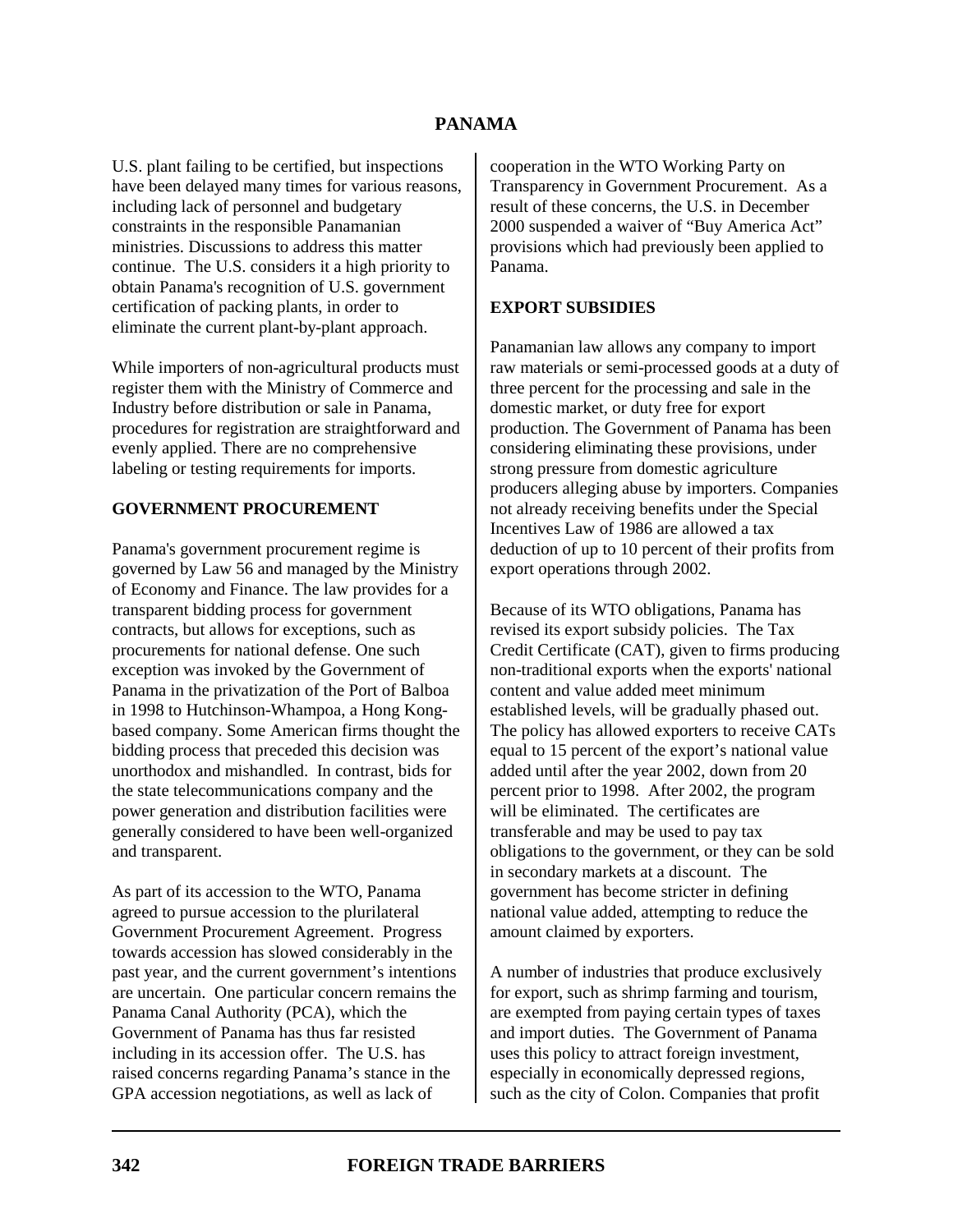from these exemptions are not eligible to receive CATs for their exports.

Law 25 of 1996 provides for the development of "export processing zones" (EPZ's) as part of an effort to broaden the Panamanian manufacturing sector while promoting investment in former U.S. military bases transferred to Panama. Companies operating in these zones may import inputs dutyfree if products assembled in the zones are to be exported. The government also provides other tax incentives to EPZ companies.

# **INTELLECTUAL PROPERTY RIGHTS PROTECTION**

Protection of intellectual property rights (IPR) in Panama has improved significantly over the past several years. However, some international businesses and U.S. government officials remain concerned about inadequate border measures to combat transshipment of counterfeited goods through Panama and about enforcement deficiencies in the Colon Free Zone (CFZ).

Panama is a member of the World Intellectual Property Organization (WIPO), the Geneva Phonograms Convention, the Brussels Satellite Convention, the Universal Copyright Convention, the Berne Convention for the Protection of Literary and Artistic Works, the Paris Convention for the Protection of Industrial Property, and the International Convention for the Protection of Plant Varieties. In addition, Panama was one of the first countries to ratify the WIPO Copyright Treaty and the WIPO Performances and Phonograms Treaty.

Intellectual property policy and practice in Panama is the responsibility of an Interinstitutional Committee. This committee consists of representatives of six government agencies and operates under the leadership of the Vice Minister of Foreign Trade. It coordinates enforcement actions and develops strategies to improve compliance with the law. Over the past several years, Panamanian authorities have conducted

numerous raids against large video piracy operations, and several cases are pending in the courts. The operating permits of some CFZ companies have been suspended as a result, but transshipment of pirated goods remains a serious problem.

The Anti-Monopoly Law (1996) provides for the establishment of special courts to deal with commercial cases, including those involving intellectual property infringement. Two district courts and one superior tribunal began to operate in June 1997 and have been adjudicating patent and trademark disputes. The Panamanian Government, the U.S. Government and private interests have sponsored numerous seminars in 1999 and 2000 to train prosecutors, judges, and other officials in intellectual property laws and procedures. Some U.S. intellectual property owners have experienced significant delays when they have sought infringement remedies in the Panamanian judicial system.

Panama is in the process of modernizing its copyright registration and patent and trademark registration capabilities. The Government is also drafting amendments to its copyright law that would fully implement the new WIPO treaties. An initiative which would consolidate copyright, patent, and trademark functions into a single autonomous entity and another initiative to create a specialized Prosecutor's Office for IPR have been delayed due to resource constraints and government transition.

# **Copyrights**

Panama's copyright legislation dates from 1994, and is based on a World Intellectual Property Organization model. The law modernizes copyright protection in Panama, provides for payment of royalties, facilitates the prosecution of copyright violators, protects computer software, and makes copyright infringement a felony. Although the lead prosecutor for intellectual property cases in the Attorney General's Office has taken a vigorous enforcement stance, the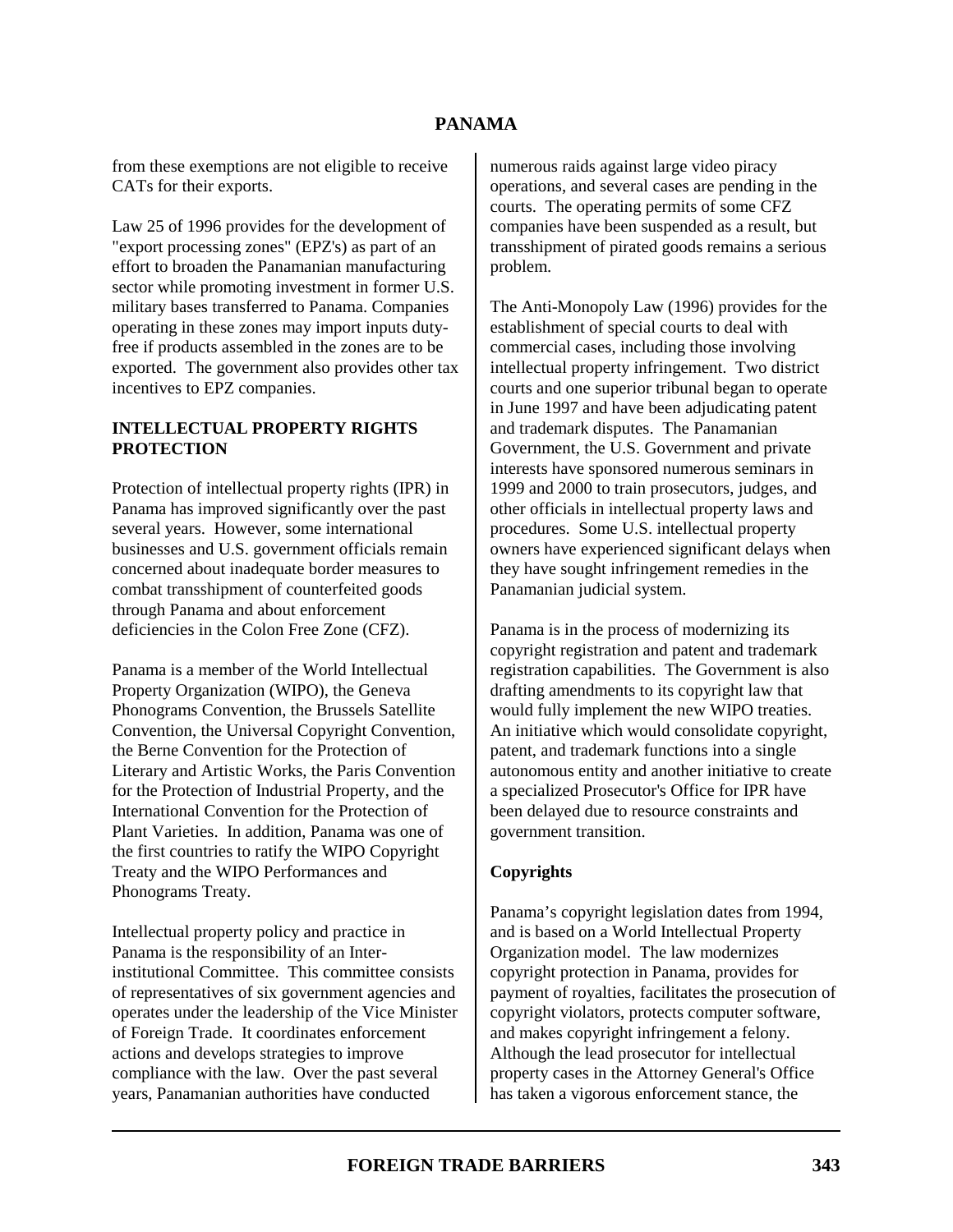Copyright Office remains small and ineffective, and Panama's judicial system has not provided speedy and effective remedies for private civil litigants under the law.

The Copyright Office is in the final steps of drafting further improvements to the Copyright Law to implement the new WIPO treaties (the WIPO Copyright Treaty and the WIPO Performances and Phonograms Treaty) and also to establish new offenses, such as for internet-based copyright violations, to raise the penalties for infractions, and to enhance border measures. This proposed draft legislation is moving forward with technical assistance from SIECA (the Central American Economic Integration System).

In December 2000, President Moscoso signed an executive decree ordering the legitimization of current software inventories and all future use in government offices, including autonomous agencies. The decree took effect January 1, 2001, and gives the Government of Panama a deadline of 18 months to complete a full audit of all current software, deleting any pirated software or software unaccounted for by valid license agreements. According to the decree, the Government of Panama has an additional 18 months, or no more than three years total, to finalize negotiations with software producers for the full legalization of all government entities. Panamanian officials have given assurances that they will establish and implement a rigorous action plan so that this work can be completed well before the actual deadlines.

#### **Patents**

Panama's Industrial Property Law provides 20 years of patent protection from the date of filing. Pharmaceutical patents are granted for only 15 years, but can be renewed for an additional ten years, if the patent owner licenses a national company (minimum of 30% Panamanian ownership) to exploit the patent. The Industrial Property Law provides specific protection for trade secrets.

#### **Trademarks**

Law 35 provides trademark protection, simplifies the process of registering trademarks and makes them renewable for ten-year periods. The law's most important feature is the granting of ex-officio authority to government agencies to conduct investigations and to seize materials suspected of being counterfeited. Decrees 123 of November 1996 and 79 of August 1997 specify the procedures to be followed by Customs and CFZ officials in conducting investigations and confiscating merchandise. In February 1997, the Customs Directorate created a special office for IPR enforcement, followed by a similar office created by the CFZ in March 1998. The Trademark Registration Office has undertaken significant modernization with a searchable computerized database of registered trademarks that is open to the public.

#### **INVESTMENT BARRIERS**

Panama maintains an open investment regime. Over the years the country has focused on bolstering its reputation as an international trading, banking, and services center. Panama recently completed an agreement with the Overseas Private Investment Corporation (OPIC), a U.S. government finance and insurance agency. Previously, Panamanian statutes forbidding foreign government ownership of Panamanian territory had limited OPIC programs. The new agreement allows OPIC to operate in full.

Since embracing OPIC, however, the current Government of Panama has adopted a disconcerting attitude toward foreign investors. A number of U.S. firms in Panama that are closely regulated by, or hold concessions from, the Government of Panama have encountered a lack of cooperation and even antagonism from certain officials. Investment disputes involving U.S. firms have arisen from Government of Panama actions, including conflicting contracts the Government of Panama has entered into with different firms. In such cases, the Government of